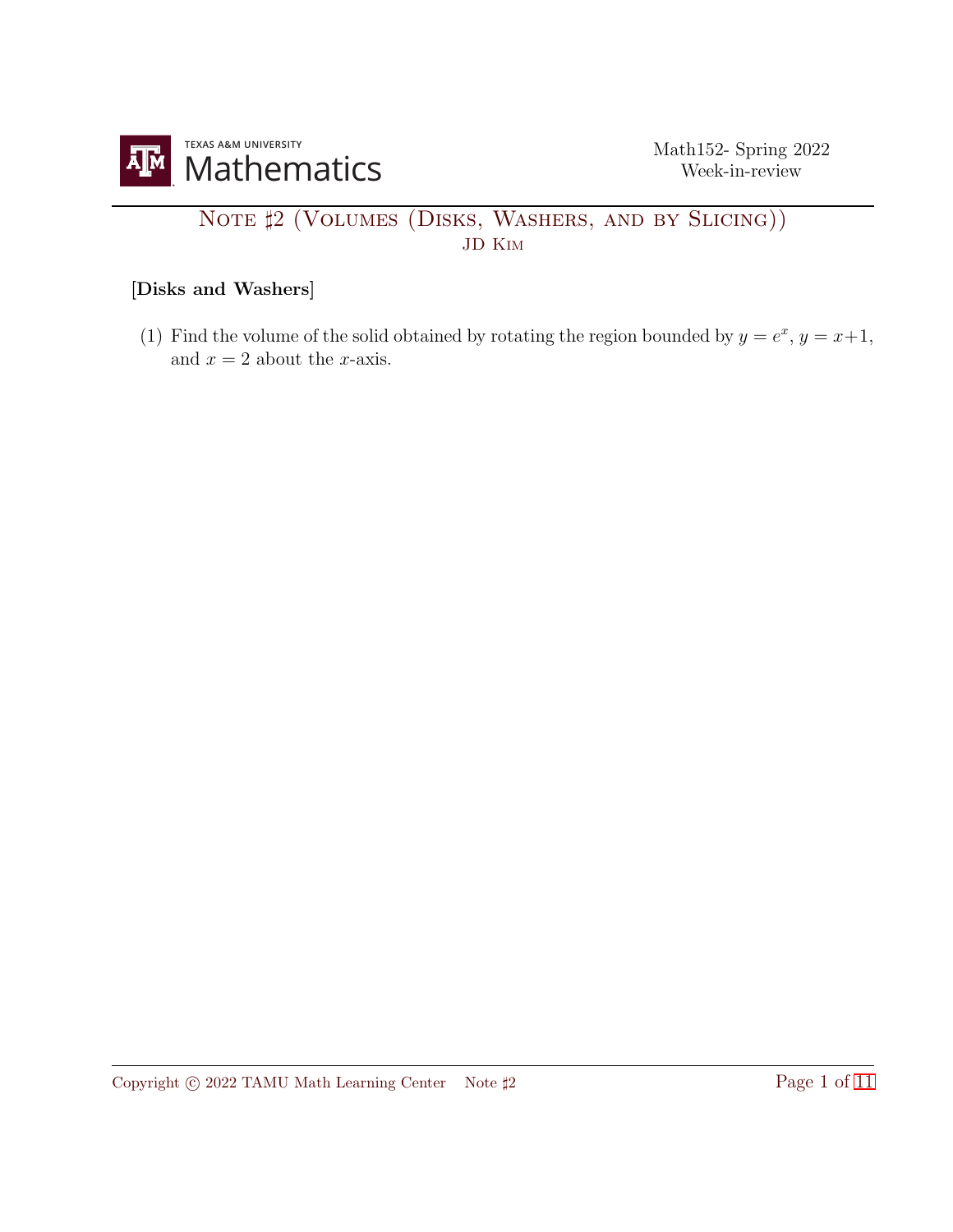

(2) Find the volume of the solid obtained by rotating the region bounded by  $y = \ln x$ ,  $x = e$ , and  $y = 0$  about the y-axis.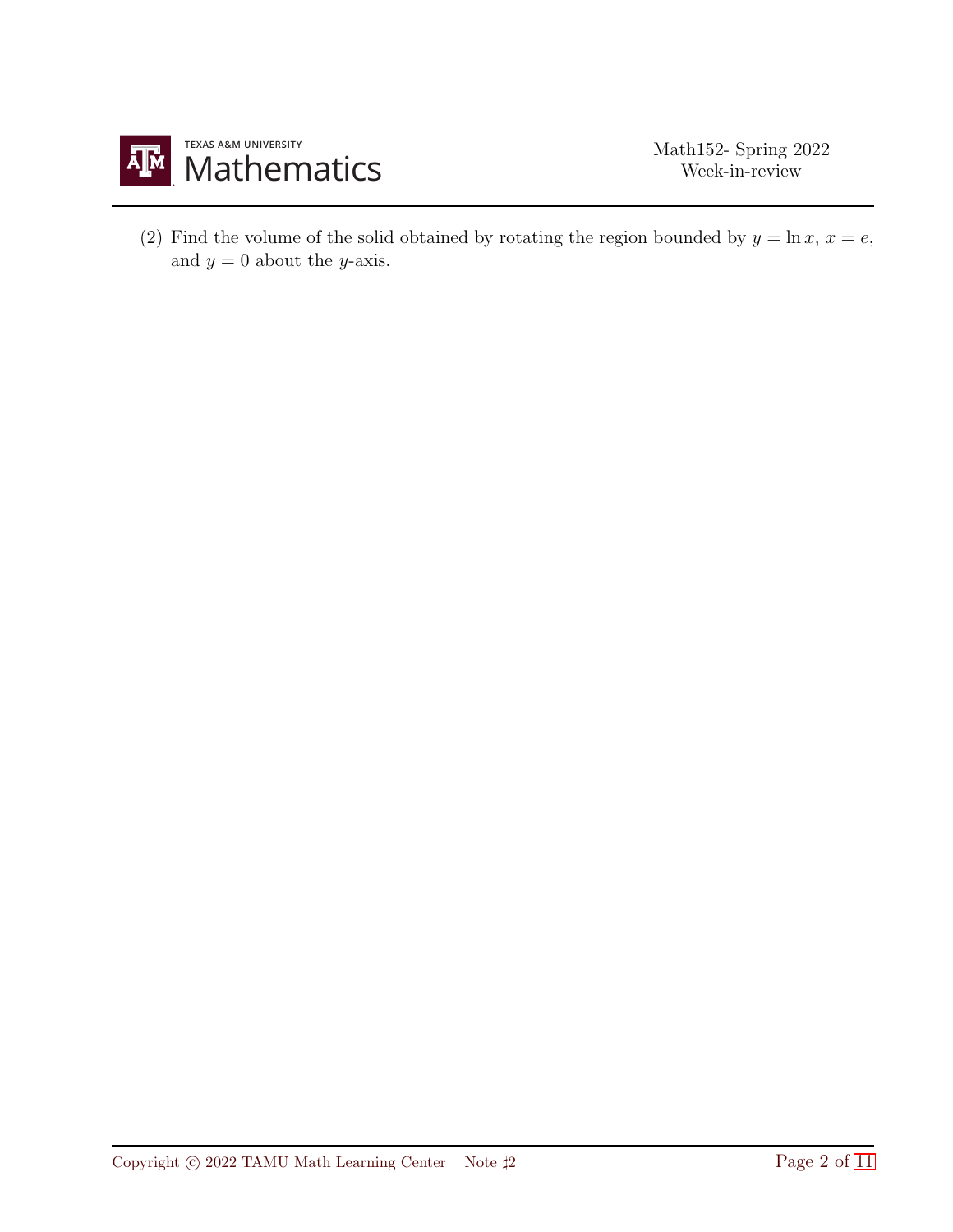

(3) Find the volume of the solid obtained by rotating the region bounded by  $y = \frac{1}{x}$  $\frac{1}{x}, y = \sqrt{x},$ and  $x = 4$  about the line  $y = 3$ .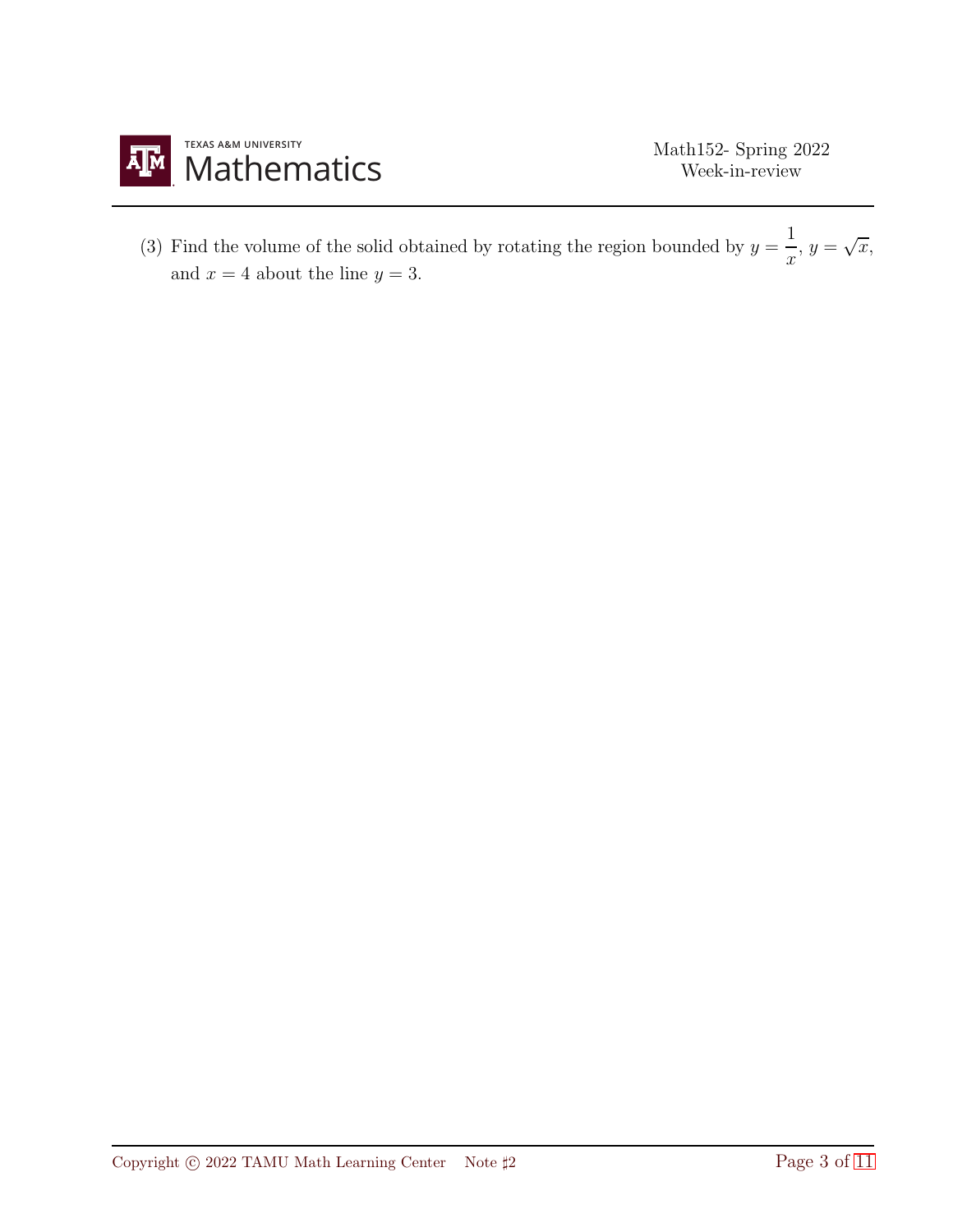

(4) Find the volume of the solid obtained by rotating the region bounded by  $x = y^2 + 3$  and  $x = 7$  about the line  $x = 7$ .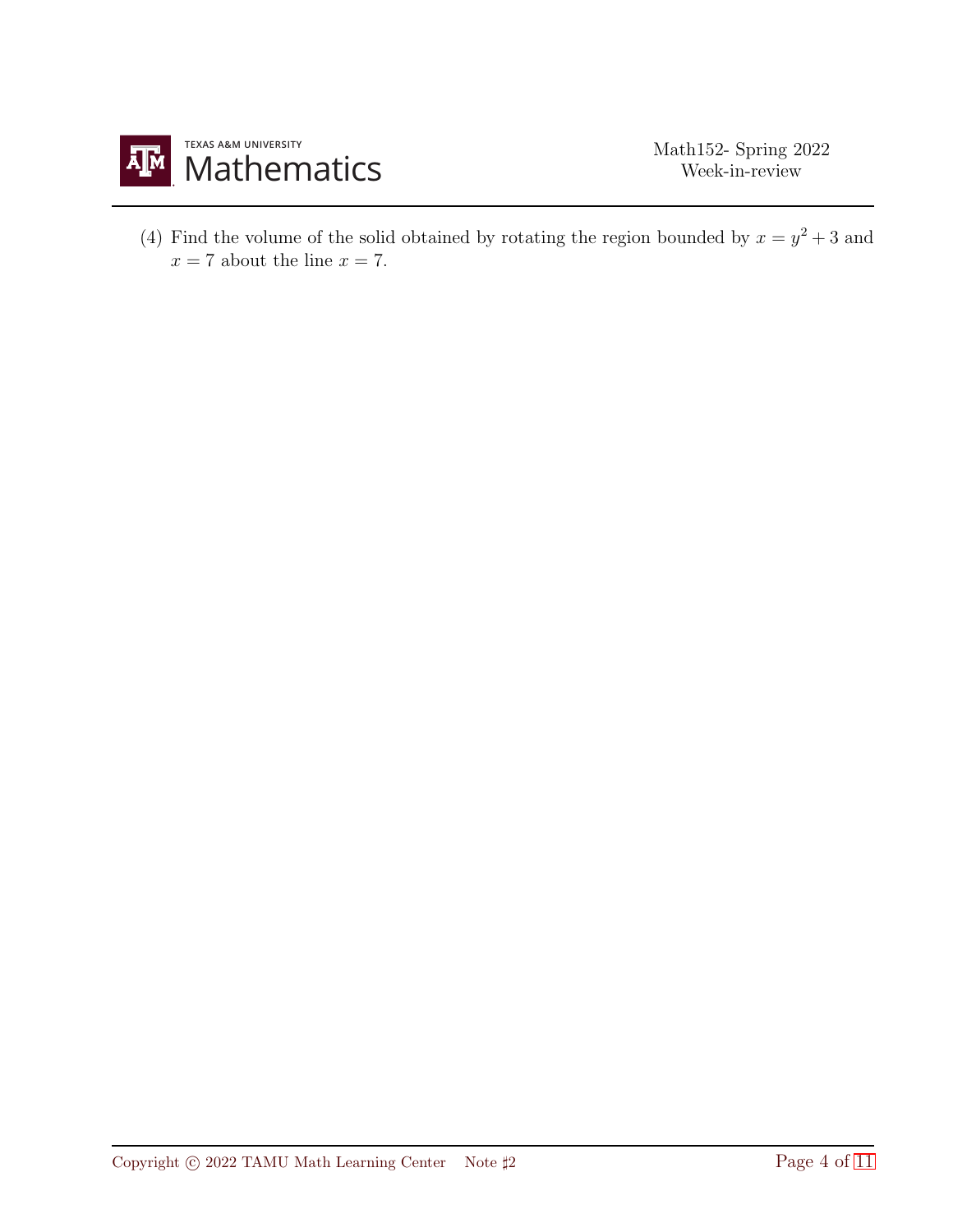

(5) Find the volume of the solid obtained by rotating the region bounded by  $y = x^3$ ,  $y = 4x$ , and  $x \ge 0$  about the line  $x = -3$ .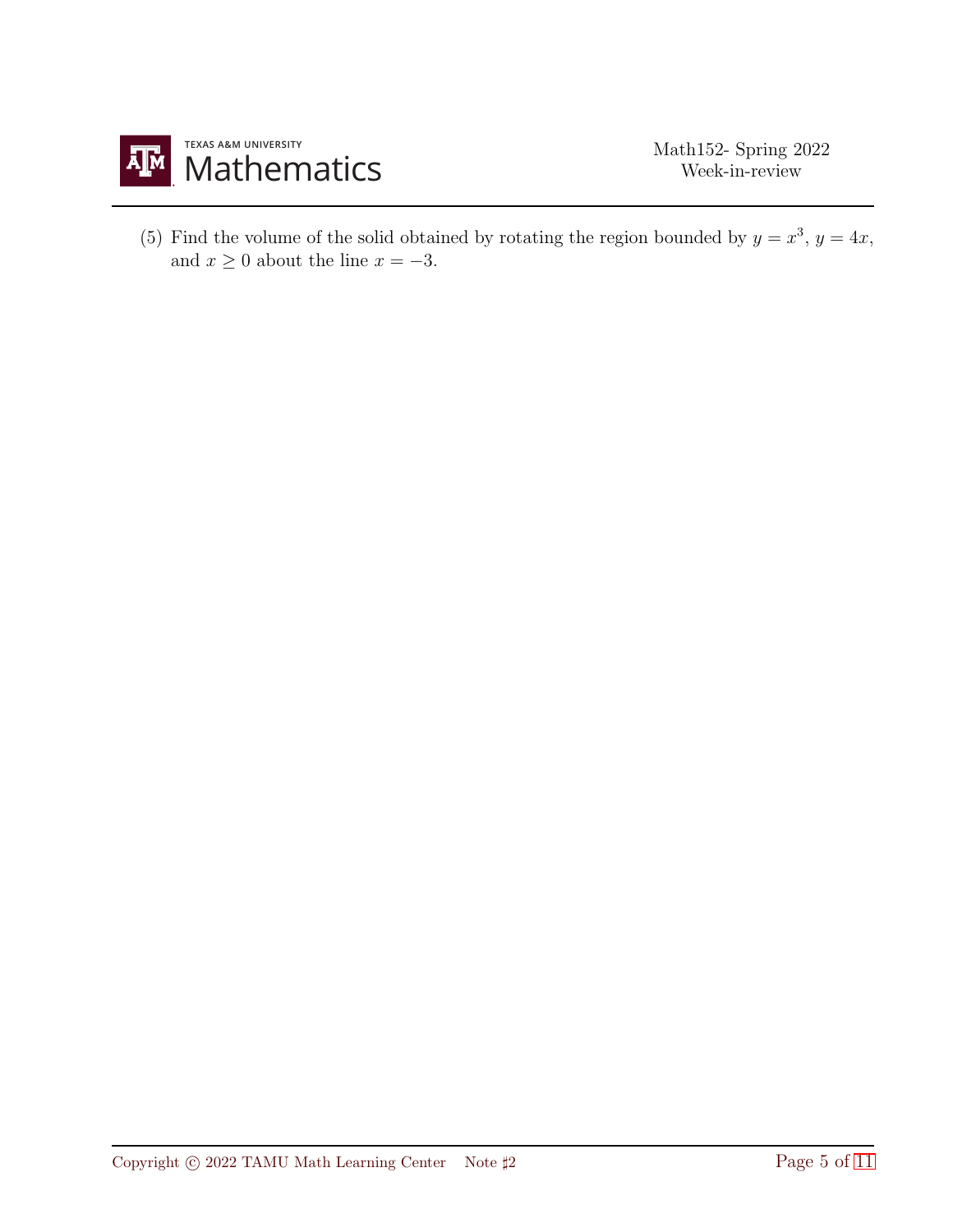

(6) Find the volume of the solid obtained by rotating the region bounded by  $y = \sqrt{5-x}$ ,  $x = 1$ , and  $y = 0$  about the line  $y = 7$ .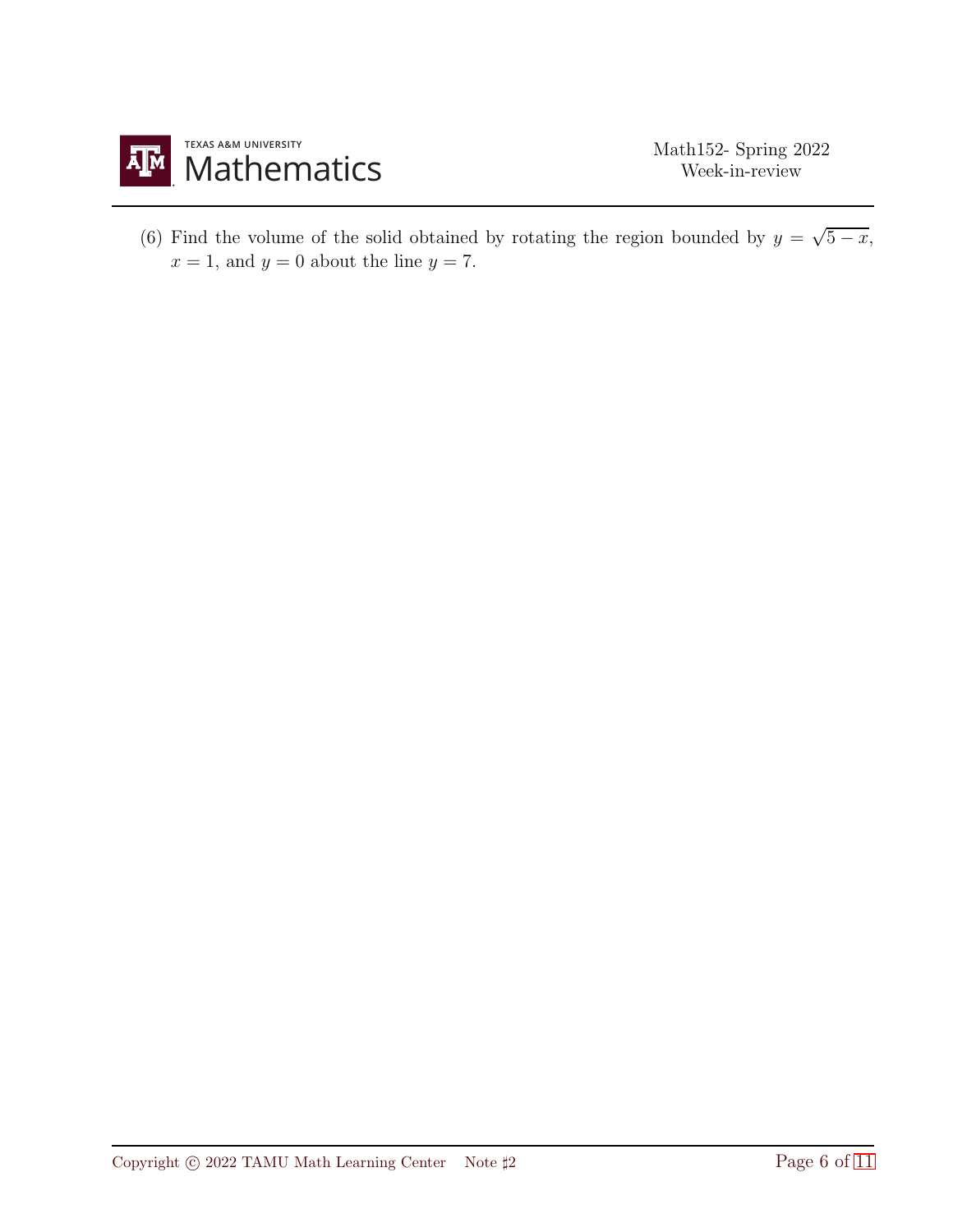

## [Slicing]

(7) Find the volume of the solid whose base is bounded by the curves  $y = x^2 - 4$  and the  $x$ -axis. Cross-sections perpendicular to the  $y$ -axis are rectangles with the height double the length of the base.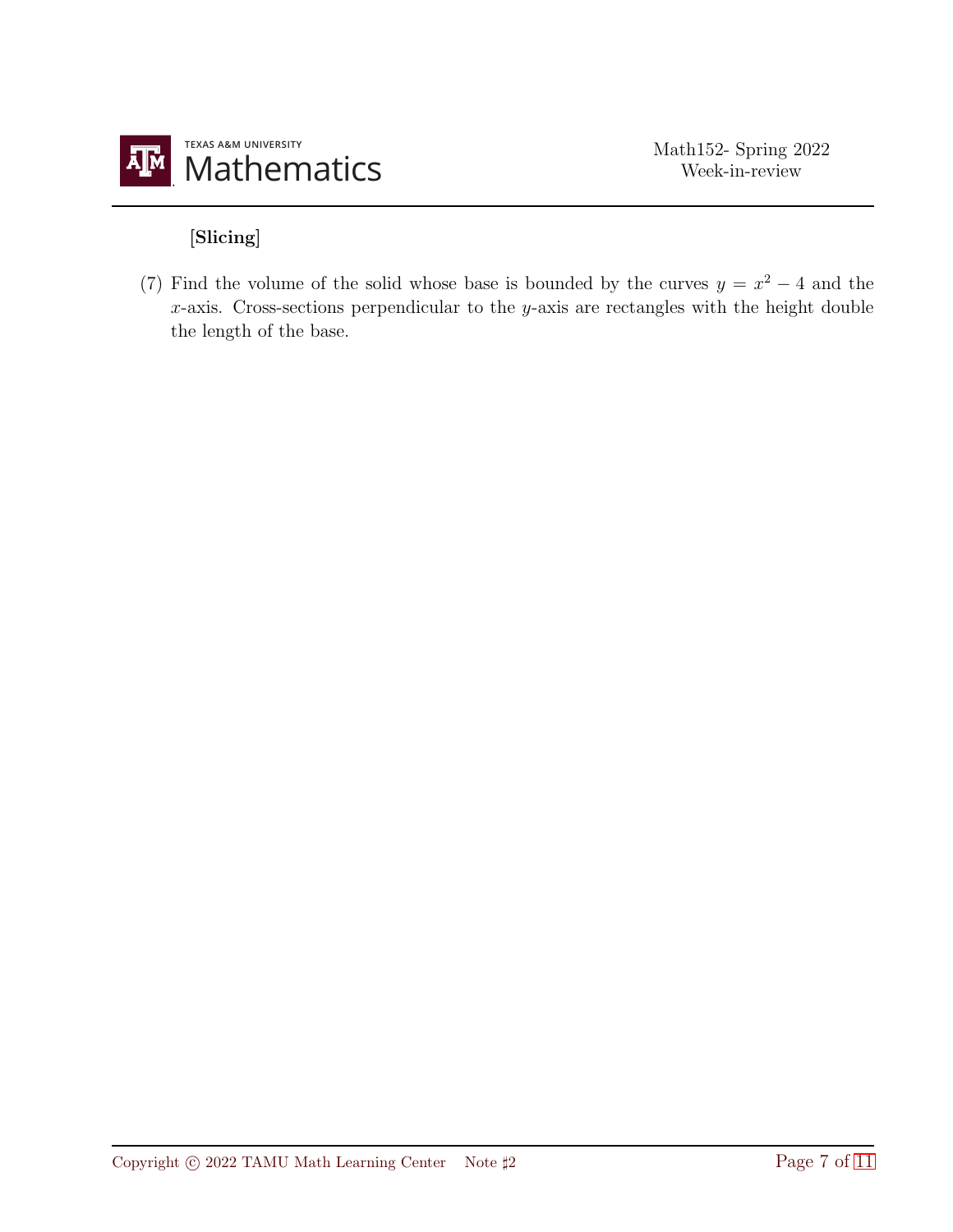

(8) Find the volume of a solid whose base is bounded by the curves  $y = e^x$ ,  $x = 0$ ,  $y = 0$ , and  $x = 1$ , and cross-sections perpendicular to the x-axis are equilateral triangles.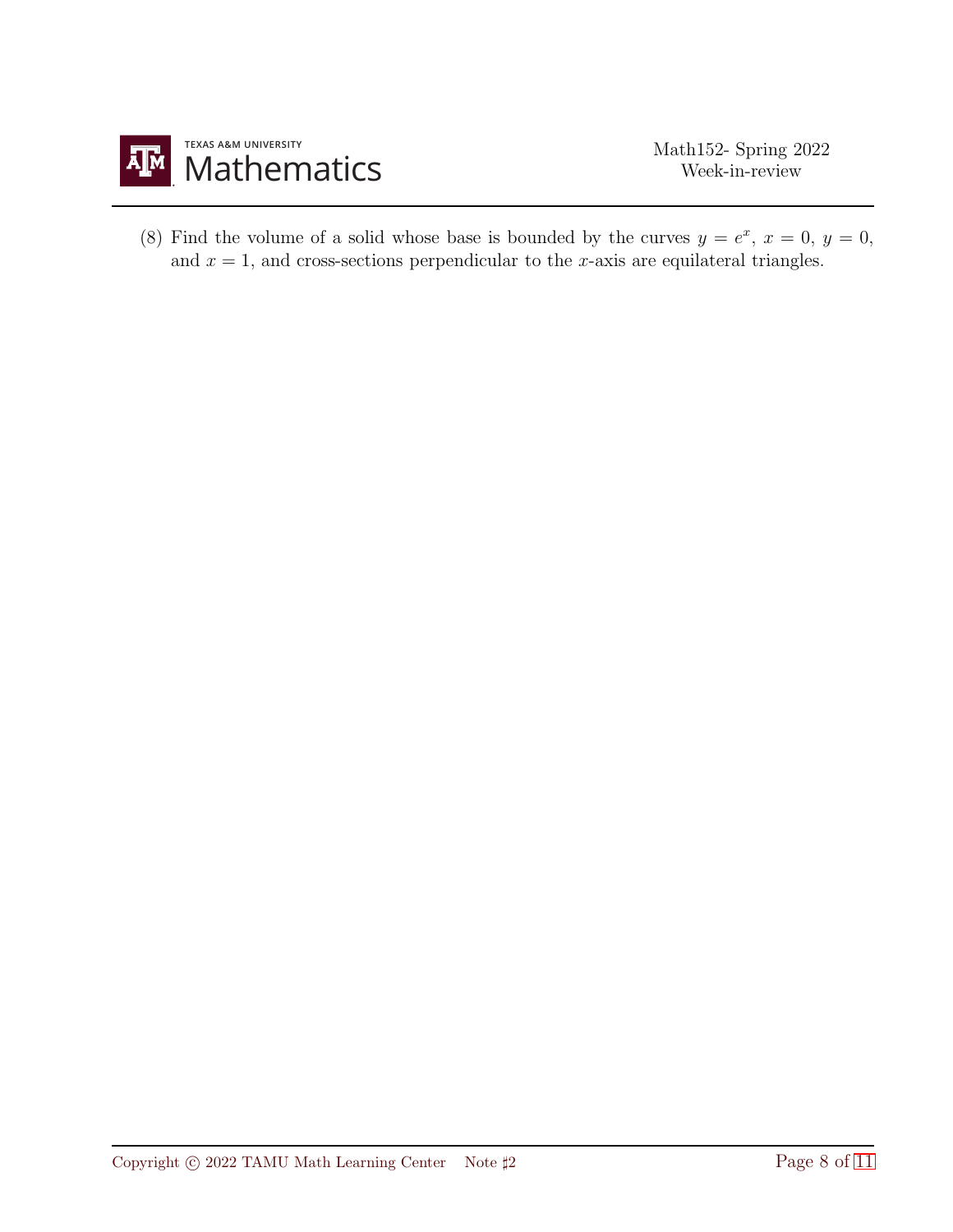

(9) Find the volume of a solid whose base is bounded by the curves  $y = \sqrt{x+5}$ ,  $x = 4$ , and  $y = 0$ , and the cross-sections perpendicular to the y-axis are semicircles.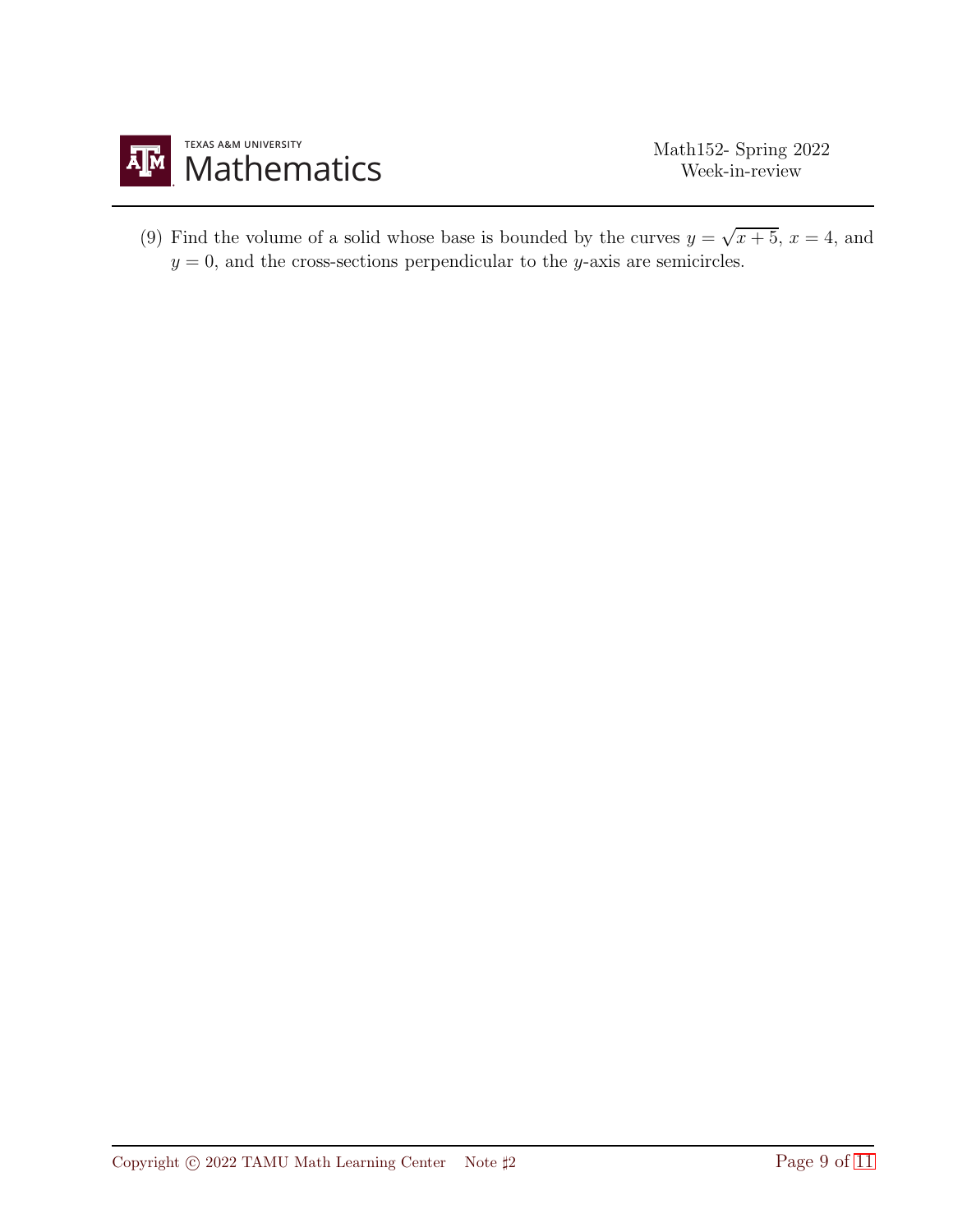

(10) Find the volume of a solid whose base is a circle of radius 5 and cross-sections are squares.